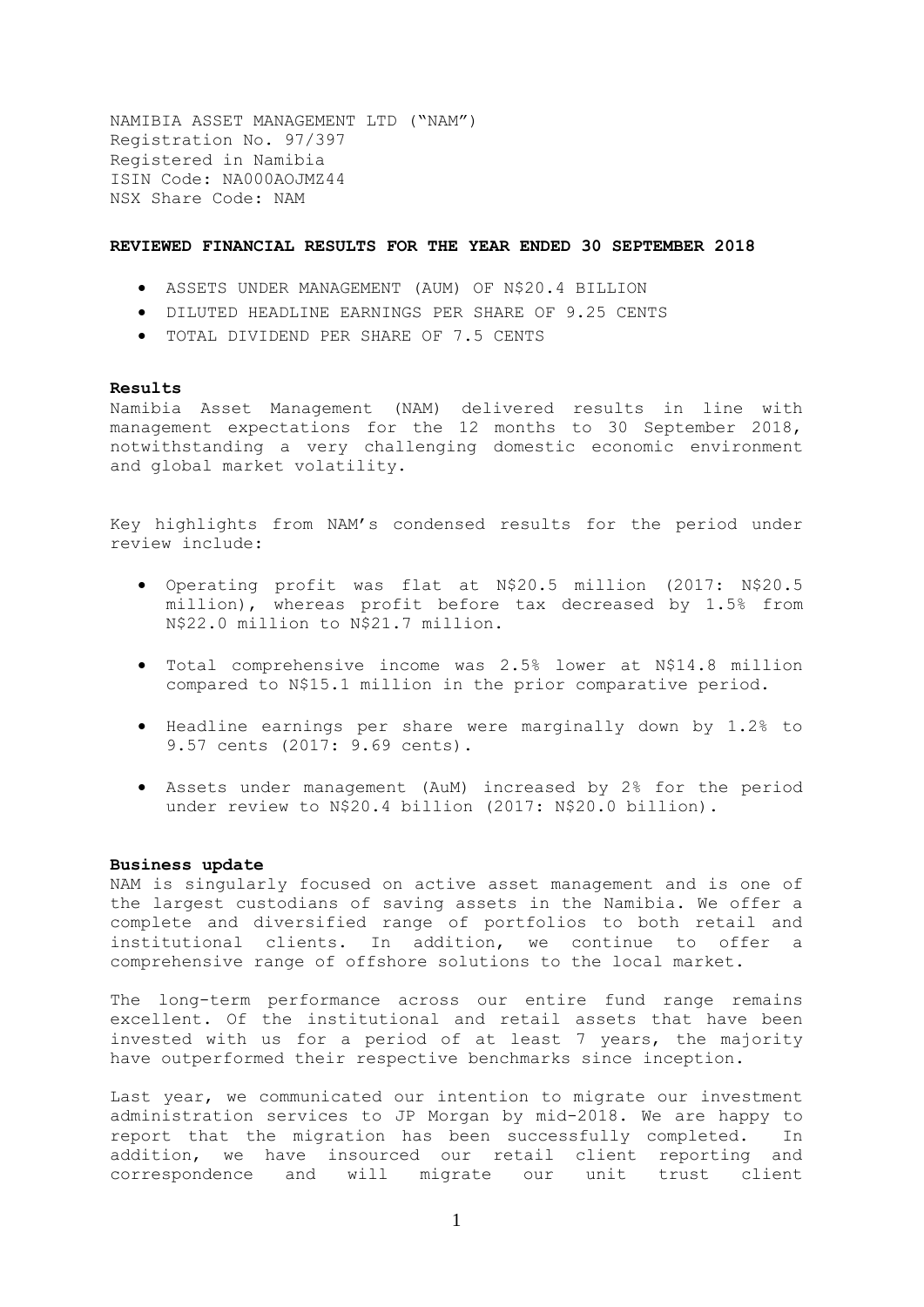administration to Intembeko Investment Administrators in the final quarter of the 2018 calendar year. We look forward to the enhancements that these initiatives will provide in delivering a world-class service to our clients.

The proposed introduction of value-added tax on asset management services and a 10% dividend withholding tax as announced by the Minister of Finance in his 2018 budget speech, coupled with other regulatory interventions such as the increased domestic asset requirements, will continue to put pressure on investment returns into the foreseeable future.

### **Institutional business**

NAM continues to be one of the notable managers of institutional assets in the local savings industry, managing N\$18.2 billion in client assets (2017: N\$17.8 billion). The increase in AuM was driven by positive net inflows of N\$543 million relating to new clients.

### **Retail Business**

With the addition of the money market and offshore funds during the last two years, NAM now provides a full suite of products that are suitable for the local market.

Despite recording net outflows of N\$170 million (2017: N\$198 million) over the 12 months to end September 2018, solid investment performance across our unit trust funds contributed to our retail business's AuM remaining flat for the period at N\$2.2 billion (2017: N\$2.2 Billion).

### **Dividend**

The Board recommended a final dividend of 7.5 cents per ordinary share (2017: 7.5 cents per ordinary share).

The salient dates are as follows:

| 30 November 2018<br>03 December 2018<br>07 December 2018<br>14 December 2018 |
|------------------------------------------------------------------------------|

### **Prospects**

We expect that tough domestic economic conditions will continue over the medium term.

Despite these challenges, we remain committed to delivering good investment performance over the long term and excellent client service. We are also encouraged by the re-opening of previously closed mandates to new institutional investors, which has already yielded positive inflows, and the expansion of our global offering.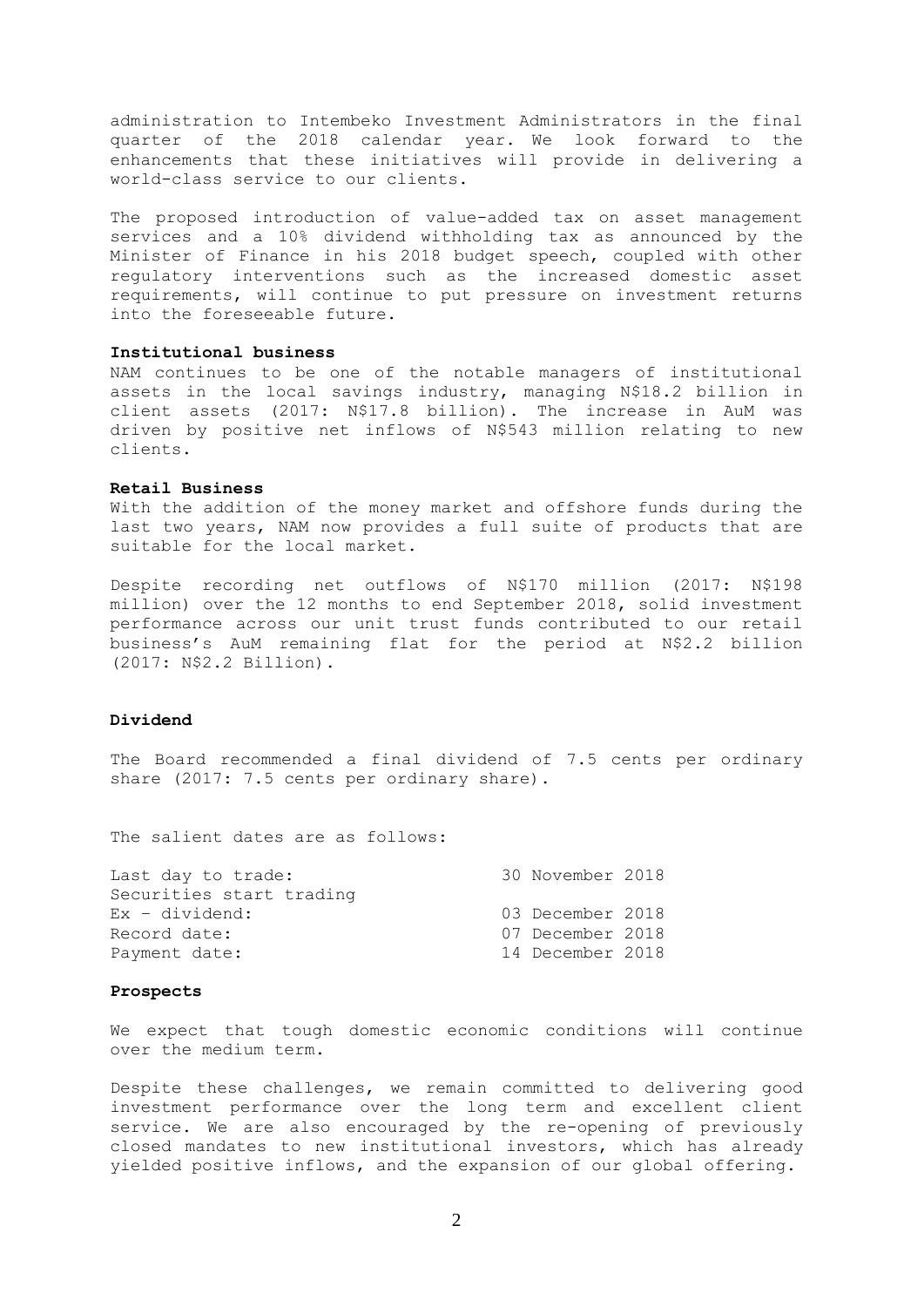We further believe that our robust investment approach to identifying the best investment opportunities across our client portfolios will generate long-term value for all stakeholders.

**A PILLAY E EMVULA**

**CHAIRMAN CHIEF EXECUTIVE OFFICER**

14 November 2018

### **BOARD OF DIRECTORS:**

|    | A PILLAY*         | (CHAIRMAN) |                           |  |
|----|-------------------|------------|---------------------------|--|
|    | E EMVULA          |            | (CHIEF EXECUTIVE OFFICER) |  |
| U  | EISEB             |            | (CHIEF FINANCIAL OFFICER) |  |
|    | R G YOUNG*        |            |                           |  |
| B. | ROSSOUW           |            |                           |  |
|    | S WALTERS         |            |                           |  |
|    | E ANGULA          |            |                           |  |
|    | A RHODA*          |            |                           |  |
| T  | SHAANIKA          |            |                           |  |
|    | (* SOUTH AFRICAN) |            |                           |  |
|    |                   |            |                           |  |

### **COMPANY SECRETARY**

U EISEB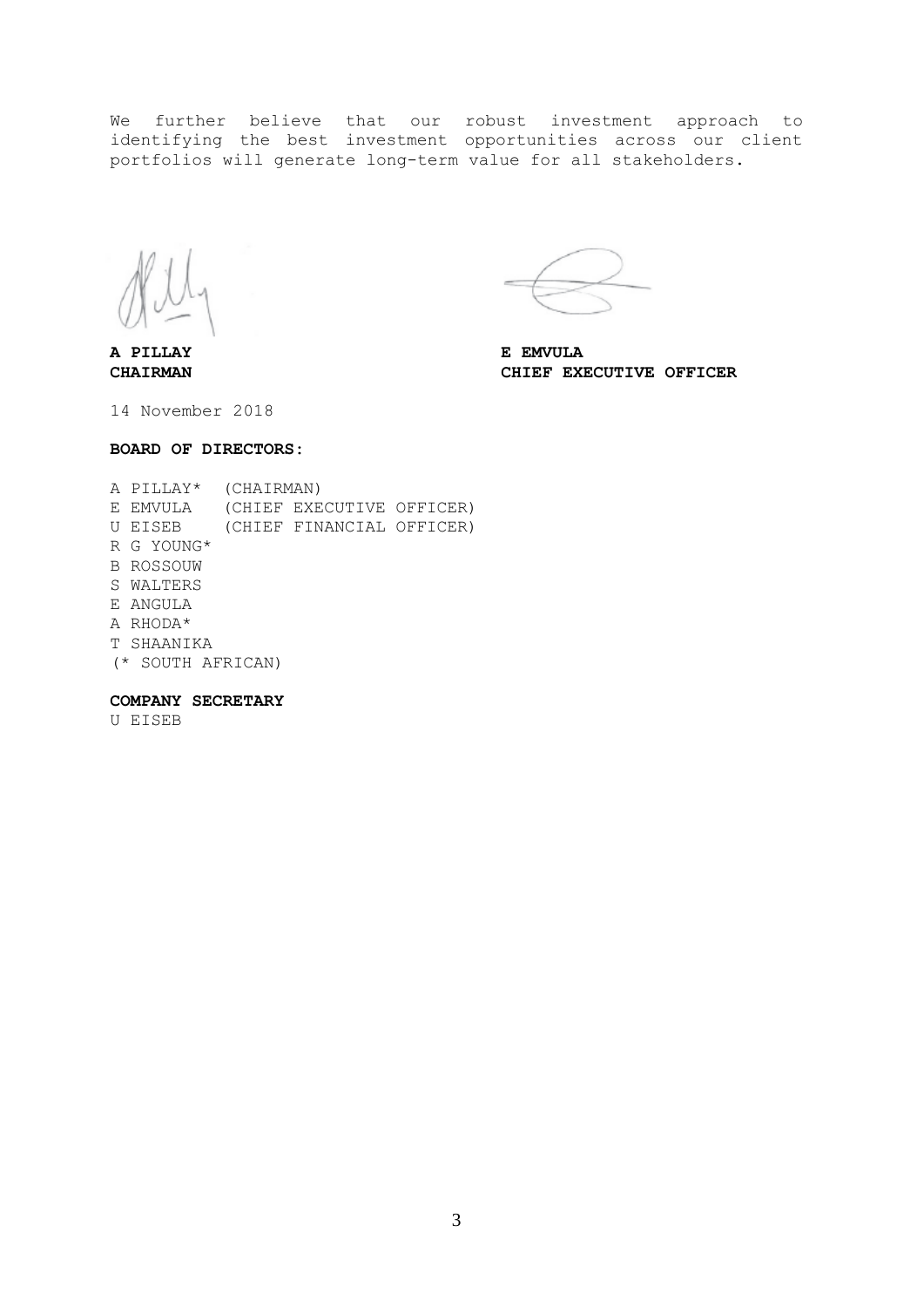### **AUDITOR'S REVIEW OPINION**

The condensed group financial statements for the year ended 30 September 2018 have been reviewed by KPMG Namibia. The auditor's unqualified review conclusion is available for inspection at the Company's registered office.

### **REGISTERED OFFICE**

Unit 18, Tenbergen Village, Corner of Robert Mugabe and Lazarett Street, Windhoek

P.O. Box 23329, Windhoek, Namibia

### **AUDITORS**

KPMG Namibia Registered Accountants and Auditors Chartered Accountants (Namibia) 30 Schanzen Road, Windhoek P.O. Box 86863, Eros

#### **SPONSOR**

IJG Securities (Pty) Ltd Member of the NSX 4<sup>th</sup> Floor, 1@Steps, c/o Grove and Chasie Street, Kleine Kuppe, Windhoek, Namibia

### **TRANSFER SECRETARIES**

Transfer Secretaries (Pty) Ltd 4 Robert Mugabe Avenue P.O. Box 2401 Windhoek, Namibia

**Release date**: 19 November 2018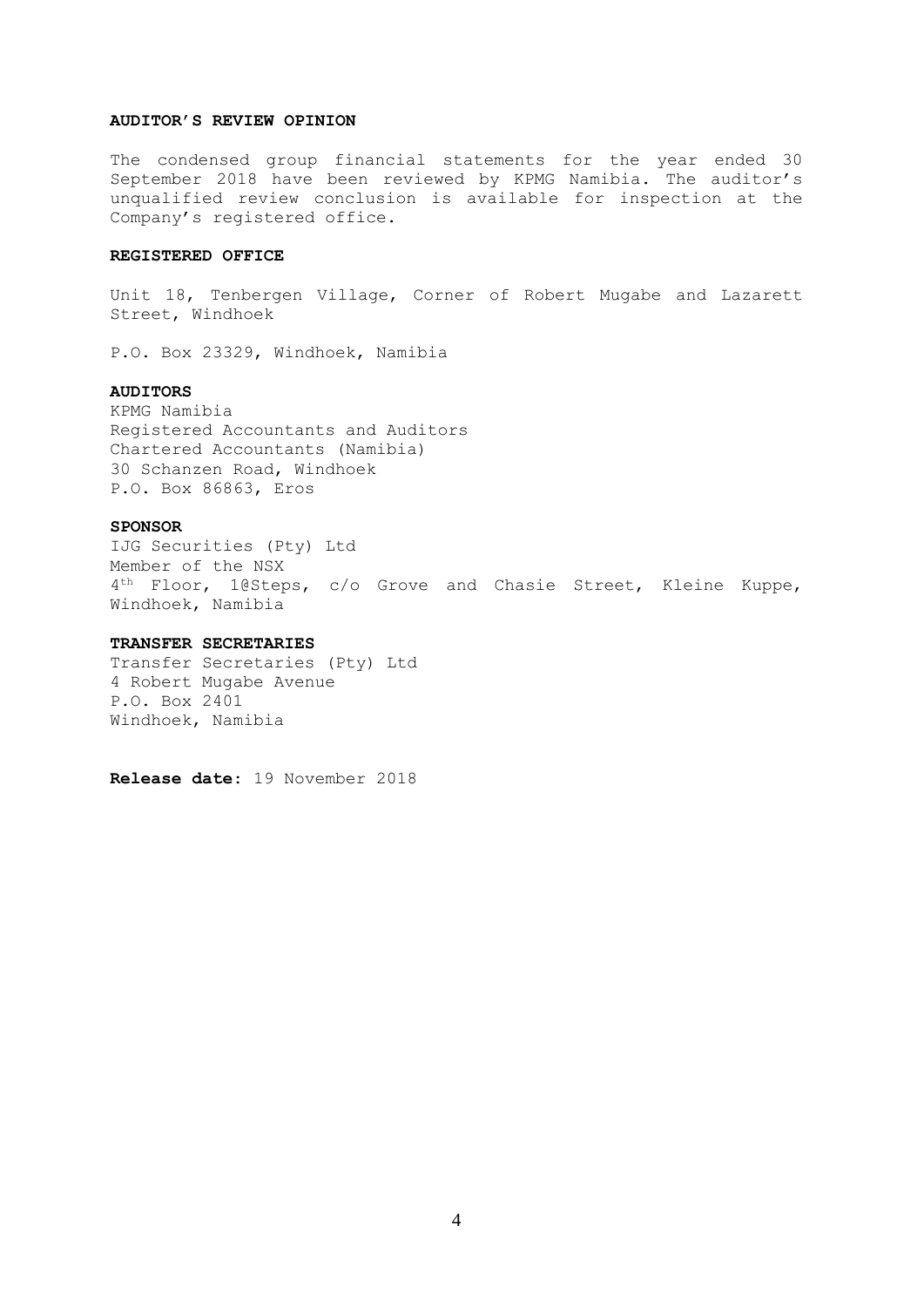### **NAMIBIA ASSET MANAGEMENT LTD**

**CONDENSED GROUP FINANCIAL STATEMENTS FOR THE YEAR ENDED 30 SEPTEMBER 2018**

**CONDENSED GROUP STATEMENT OF COMPREHENSIVE INCOME**

|                                                                                           | Reviewed<br>30 September<br>2018      | Audited<br>30 September<br>2017     |                     |
|-------------------------------------------------------------------------------------------|---------------------------------------|-------------------------------------|---------------------|
|                                                                                           | N\$                                   | N\$                                 | Change<br>୫         |
| Revenue<br>Other income<br>Operating expenditure                                          | 75 789 210<br>712 488<br>(56 046 607) | 69 582 765<br>621 220<br>(49723099) | 8.9<br>14.7<br>12.7 |
| Operating profit                                                                          | 20 455 091                            | 20 480 886                          | (0.1)               |
| Finance income<br>Finance costs                                                           | 1 762 854<br>(497 382)                | 2 189 405<br>(617 076)              | (19.5)<br>(19.4)    |
| Profit before tax                                                                         | 21 720 563                            | 22 053 215                          | (1.5)               |
| Taxation                                                                                  | $(6\ 956\ 820)$                       | (7 105 005)                         | (2.1)               |
| Profit attributable to<br>ordinary shareholders                                           | 14 763 743                            | 14 948 210                          | (1.2)               |
| Other comprehensive income<br>Items that will not be<br>reclassified to profit or<br>loss |                                       |                                     |                     |
| Net change in fair value of<br>available-for-sale financial<br>assets                     | 1 841                                 | 194 465                             | (99.1)              |
| Other comprehensive income<br>for the year (net of income<br>tax)                         | 1 841                                 | 194 465                             | (99.1)              |
| Total comprehensive income<br>for the year                                                | 14 765 584                            | 15 142 675                          | (2.5)               |
| Total comprehensive income is attributable to equity holders of the<br>Group              |                                       |                                     |                     |
| EARNINGS PER SHARE (cents)                                                                |                                       |                                     |                     |
| - Basic<br>- Diluted                                                                      | 9.57<br>9.25                          | 9.69<br>9.34                        | (1.2)<br>(1.0)      |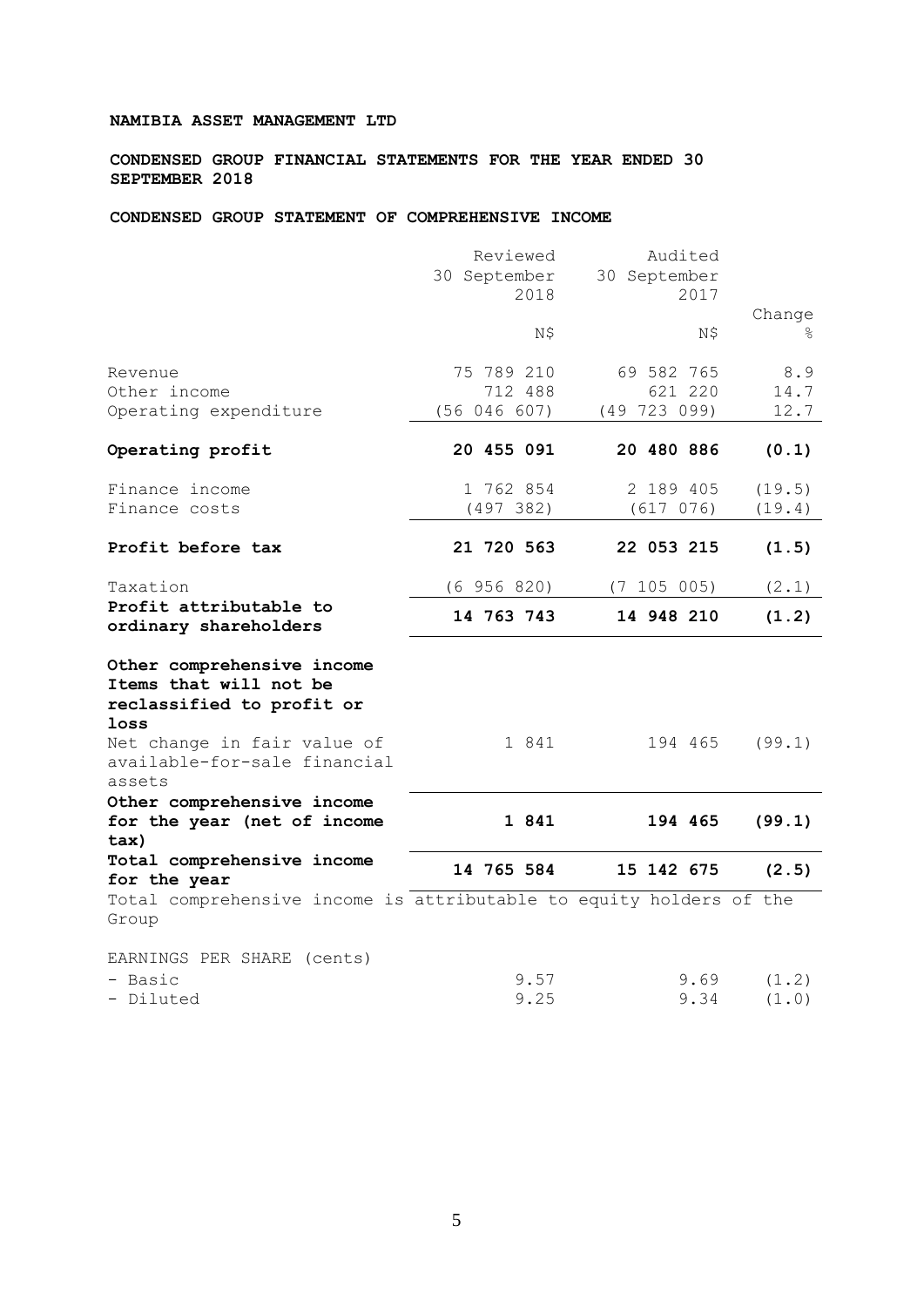# **CONDENSED GROUP STATEMENT OF FINANCIAL POSITION**

| Reviewed     | Reviewed     |
|--------------|--------------|
|              | Restated*    |
| 30 September | 30 September |
| 2018         | 2017         |
| ΝŜ           | N\$          |

# **ASSETS**

| Non $-$ current assets                     | 8 072 213  |         | 7 833 530  |         |
|--------------------------------------------|------------|---------|------------|---------|
|                                            |            |         |            |         |
| Equipment                                  |            | 754 670 |            | 905 970 |
| Intangible assets                          |            | 1 855   |            | 6 241   |
| Marketable securities (note 4)             | 5 000 000  |         | 5 000 000  |         |
| Deferred tax                               | 2 315 688  |         | 1 921 319  |         |
|                                            |            |         |            |         |
| Current assets                             | 43 083 624 |         | 39 849 073 |         |
|                                            |            |         |            |         |
| Marketable securities (note $4 \times 6$ ) | 6 382 285  |         | 5 718 021  |         |
| Trade and other receivables                | 13 226 084 |         | 11 971 534 |         |
| Current tax asset                          |            | 475 786 |            | 486 933 |
| Cash and cash equivalents                  | 22 999 469 |         | 21 672 585 |         |
|                                            |            |         |            |         |
| <b>TOTAL ASSETS</b>                        | 51 155 837 |         | 47 682 603 |         |

# **EQUITY AND LIABILITIES**

| TOTAL EQUITY                             | 28 743 157  | 26 436 828 |                 |
|------------------------------------------|-------------|------------|-----------------|
|                                          |             |            |                 |
| Ordinary share capital and share premium | 3 794 152   | 3 794 152  |                 |
| Reserve for own shares                   | (9 579 250) |            | $(9\;579\;250)$ |
| Share based payment reserve              | 3 263 009   | 2 518 532  |                 |
| Fair value reserve                       | 1 853 760   | 1 851 919  |                 |
| Retained earnings (note 6)               | 29 411 486  | 27 851 475 |                 |
|                                          |             |            |                 |
|                                          |             |            |                 |
| Non-current liabilities                  | 6 030 778   | 7 318 415  |                 |
|                                          |             |            |                 |
| Interest bearing liabilities (note 5)    | 6 030 778   | 7 318 415  |                 |
|                                          |             |            |                 |
| Current liabilities                      | 16 381 902  | 13 927 360 |                 |
|                                          |             |            |                 |
| Shareholders for dividend                | 173 023     | 117 341    |                 |
| Trade and other payables                 | 16 208 879  | 13 810 019 |                 |
|                                          |             |            |                 |
| TOTAL EQUITY AND LIABILITIES             | 51 155 837  | 47 682 603 |                 |

**\*Refer to restatement note 6**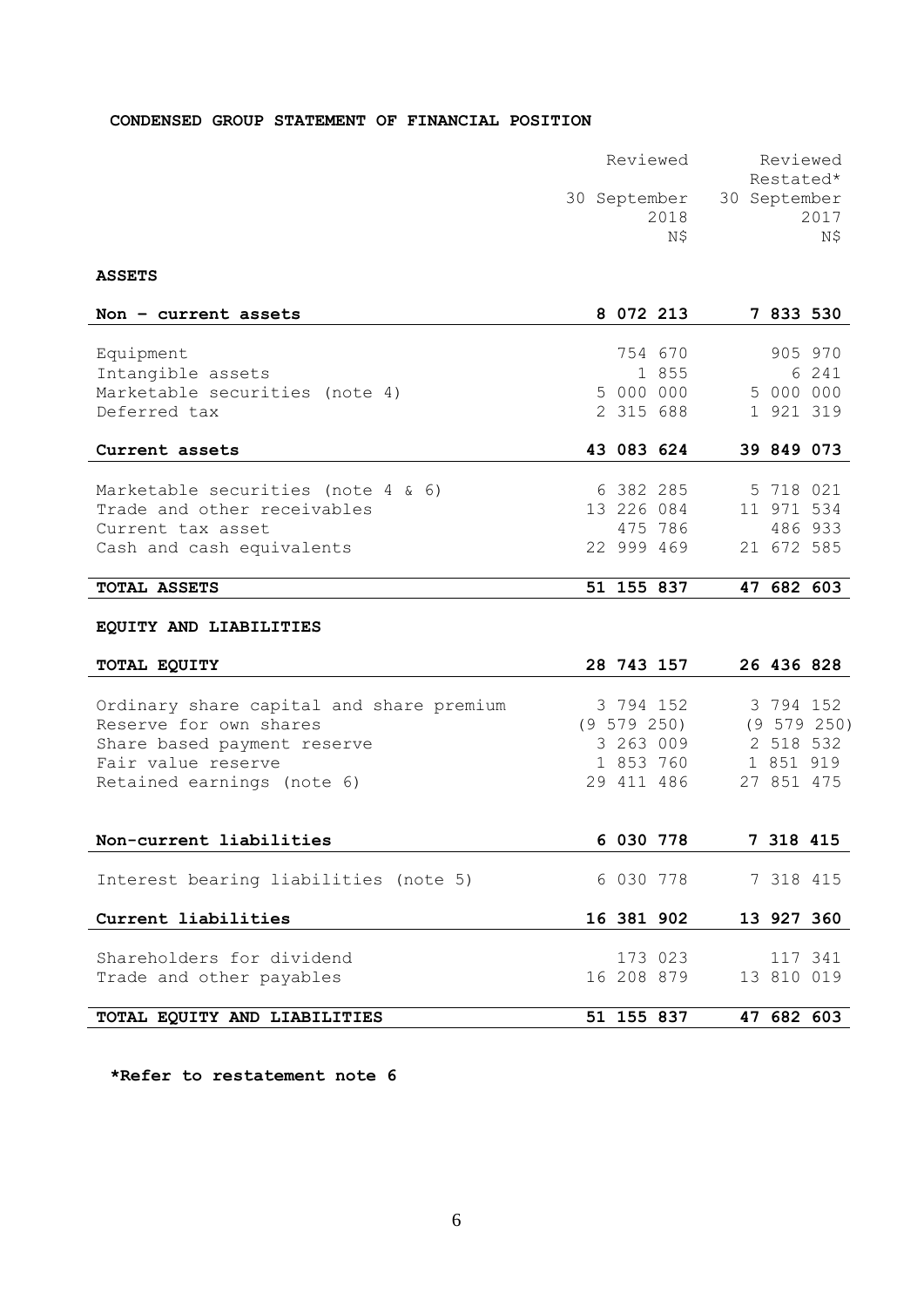# **CONDENSED GROUP STATEMENT OF CHANGES IN EQUITY**

| Reviewed                                                  | Ordinary<br>share<br>capital<br>N\$ | Share<br>premium<br>N\$  | Retained<br>earnings<br>N\$ | Share<br>based<br>Payment<br>Reserve<br>N\$ | Reserve<br>for own<br>Shares<br>N\$ | Fair<br>Value<br>Reserve<br>N\$ | Total<br>N\$ |
|-----------------------------------------------------------|-------------------------------------|--------------------------|-----------------------------|---------------------------------------------|-------------------------------------|---------------------------------|--------------|
| 01<br>Balance<br>at<br>as<br>October 2016 (audited)       | 1 542 292                           | 2 251 860                | 25 474 013                  | 1 852 370                                   | $(9\ 579\ 250)$                     | 1 657 454                       | 23 198 739   |
| Comprehensive<br>income                                   | $\overline{\phantom{0}}$            |                          | 14 948 210                  |                                             |                                     | 194 465                         | 15 142 675   |
| for the year                                              |                                     |                          |                             |                                             |                                     |                                 |              |
| Profit for the year                                       | $\overline{\phantom{a}}$            | $\overline{\phantom{0}}$ | 14 948 210                  | $\equiv$                                    | $=$                                 | $\overline{\phantom{0}}$        | 14 948 210   |
| comprehensive<br>Other<br>income for the year             |                                     |                          |                             |                                             |                                     | 194 465                         | 194 465      |
| Transactions<br>with                                      |                                     |                          |                             |                                             |                                     |                                 |              |
| recorded<br>owners<br>directly to equity                  |                                     |                          | (12 570 748)                | 666 162                                     |                                     | -                               | (11 904 586) |
| Dividends<br>paid<br>to<br>equity holders                 |                                     |                          | (14 625 430)                |                                             |                                     |                                 | (14 625 430) |
| Prior year error (note<br>6)                              |                                     |                          | 2 054 682                   |                                             |                                     |                                 | 2 054 682    |
| Share based payments                                      |                                     |                          |                             | 666 162                                     |                                     |                                 | 666 162      |
| 30<br>Balance<br>at<br>as<br>September<br>2017 (restated) | 1 542 292                           | 2 251 860                | 27 851 475                  | 2 518 532                                   | $(9\ 579\ 250)$                     | 1 851 919                       | 26 436 828   |
| Comprehensive<br>income<br>for the year                   |                                     |                          | 14 763 743                  |                                             |                                     | 1 841                           | 14 765 584   |
| Profit for the year                                       |                                     | Ξ.                       | 14 763 743                  |                                             |                                     | $\overline{\phantom{0}}$        | 14 763 743   |
| Other<br>comprehensive<br>income for the year             |                                     |                          |                             |                                             |                                     | 1 841                           | 1 841        |
| with<br>Transactions                                      |                                     |                          |                             |                                             |                                     |                                 |              |
| recorded<br>owners                                        |                                     |                          | (13 203 732)                | 744 477                                     |                                     |                                 | (12 459 255) |
| directly to equity                                        |                                     |                          |                             |                                             |                                     |                                 |              |
| Dividends<br>paid<br>to<br>equity holders                 |                                     | $\qquad \qquad -$        | (13 203 732)                |                                             |                                     | -                               | (13 203 732) |
| Share based payments                                      |                                     |                          |                             | 744 477                                     |                                     |                                 | 744 477      |
| Balance<br>at<br>30<br>as<br>September<br>2018 (reviewed) | 1 542 292                           | 2 251 860                | 29 411 486                  | 3 263 009                                   | $(9\ 579\ 250)$                     | 1 853 760                       | 28 743 157   |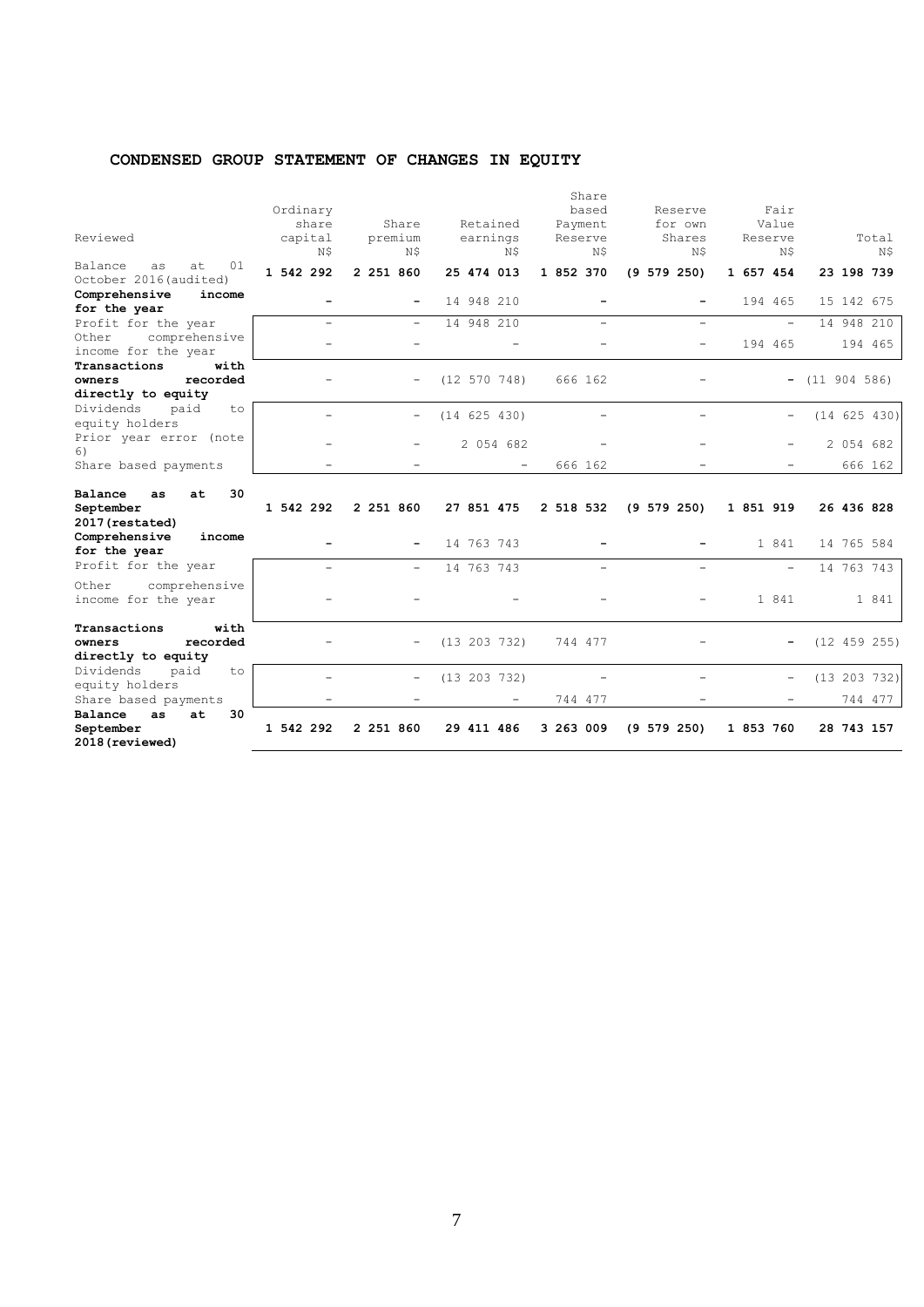# **CONDENSED GROUP STATEMENT OF CASH FLOWS**

|                                                                                                                                                            | Reviewed<br>30 September<br>2018<br>N\$    | Restated<br>30 September<br>2017<br>Ν\$   |
|------------------------------------------------------------------------------------------------------------------------------------------------------------|--------------------------------------------|-------------------------------------------|
| Cash flows from operating activities                                                                                                                       |                                            |                                           |
| Cash generated by operations                                                                                                                               | 22 489 542                                 | 21 028 237                                |
| Finance income<br>Income taxes paid<br>Dividends paid (note 6)                                                                                             | 1 795 347<br>(7, 340, 041)<br>(13 148 050) | 1 807 498<br>(7 056 349)<br>(12 821 599)  |
| Net cash flows from operating activities                                                                                                                   | 3 796 798                                  | 2 957 787                                 |
| Cash flow from investing activities                                                                                                                        |                                            |                                           |
| Acquisitions<br>equipment to<br>maintain<br>of<br>operations<br>Marketable securities (investments)<br>Marketable securities disinvestments<br>(note<br>6) | (108908)<br>$(1\;393\;012)$<br>817 024     | (161 607)<br>$(2\;390\;900)$<br>1 782 160 |
| Net cash flows from investing activities                                                                                                                   | (684 896)                                  | (770.347)                                 |
| Cash flows from financing activities                                                                                                                       |                                            |                                           |
| Repayment<br>of<br>interest-bearing<br>borrowings<br>(note 5)                                                                                              | $(1\ 148\ 806)$                            | $(1\ 579\ 335)$                           |
| Interest paid on interest-bearing borrowings<br>(note 5)                                                                                                   | (636 212)                                  | (475 348)                                 |
| Net cash flows from financing activities                                                                                                                   | $(1\ 785\ 018)$                            | (2 054 683)                               |
| Net movement in cash and cash equivalents                                                                                                                  | 1 326 884                                  | 132 757                                   |
| Cash and cash equivalents at the beginning<br>of the year                                                                                                  | 21 672 585                                 | 21 539 828                                |
| Cash and cash equivalents at the end of the<br>year                                                                                                        | 22 999 469                                 | 21 672 585                                |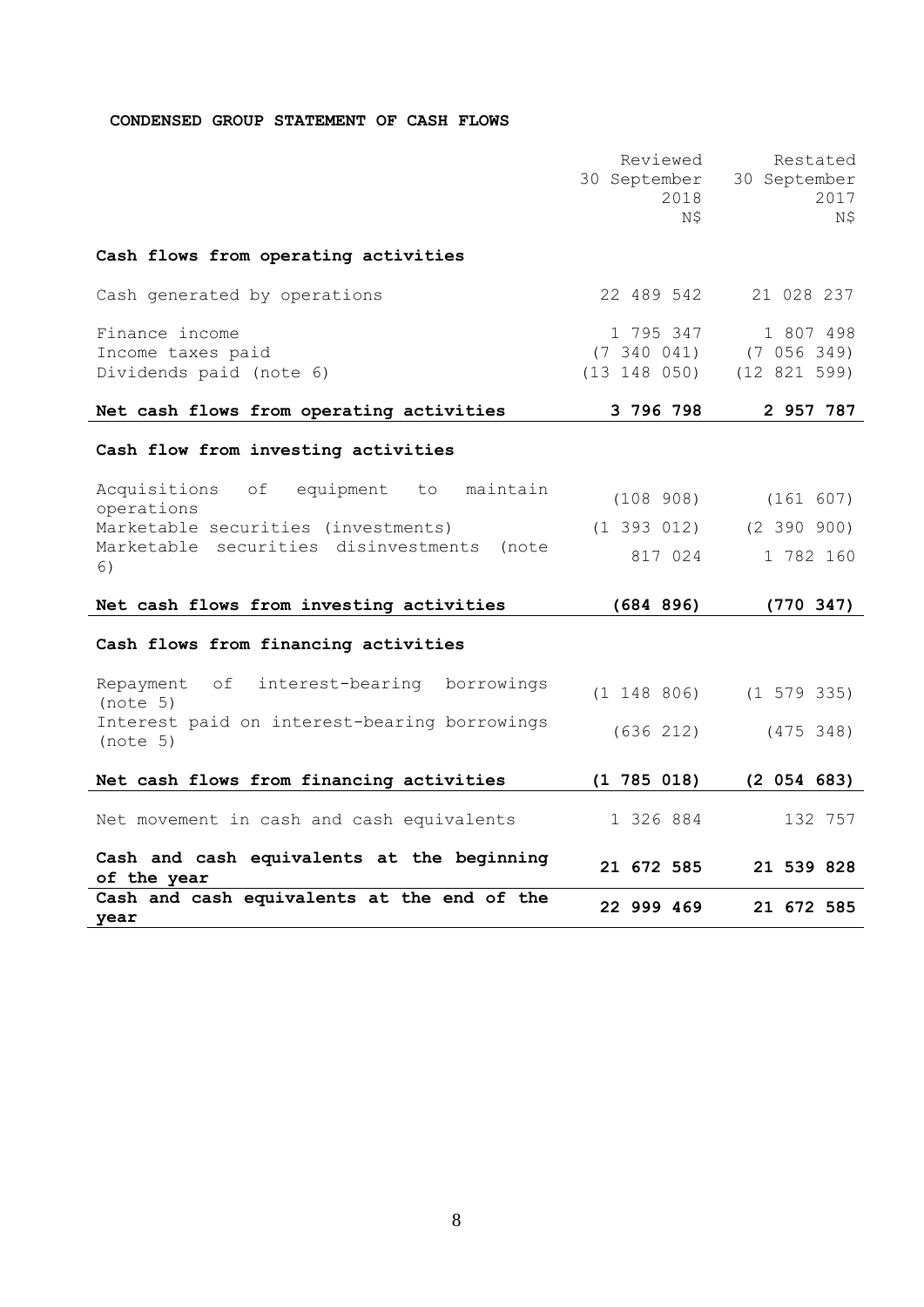#### **NOTES TO THE GROUP FINANCIAL STATEMENTS**

### **1. Reporting entity**

Namibia Asset Management Ltd (the "Company") is a Company incorporated in Namibia (Registration number: 97/397). The condensed group financial statements for the year ended 30 September 2018 comprise the Company, its subsidiary and other controlled entities, together referred to as the "Group".

### **2. Statement of compliance**

The condensed group financial statements have been prepared in accordance with International Financial Reporting Standard IAS 34: Interim Financial Reporting and in the manner required by the Companies Act 28 of 2004.

The condensed group financial statements were approved by the Board of Directors on 14 November 2018.

#### **3. Significant accounting policies**

The accounting policies applied by the Group in these condensed group financial statements are the same as those applied by the Group in its full group financial statements as at and for the year ended 30 September 2017.

### **4. Marketable securities**

Marketable securities include statutory investments as well as the investment of excess cash into the Group's unit trust funds. These investments are classified as level one financial instruments as their carrying values are based on quoted prices in active markets for identical assets.

### **5. Interest- bearing liabilities**

The interest-bearing liabilities pertain to the acquisition of shares from Coronation Investment Managers SA (Pty) Ltd by the Orban Street Trust (OST), a controlled entity of NAM. The loan is repayable with any dividends that accrue on the 16 000 000 shares acquired as well as 30% of the dividends that accrue on the preexisting 26 000 800 shares. The repayment would first be applied to any accrued interest and thereafter to the capital balance. The loan attracts interest at the prime rate of Nedbank South Africa less 200 basis points. The 16 000 000 shares are held as security against the loan amount until the loan and attributable interest is fully settled. It is our policy to record interest paid in respect of interest-bearing liabilities as part of financing activities.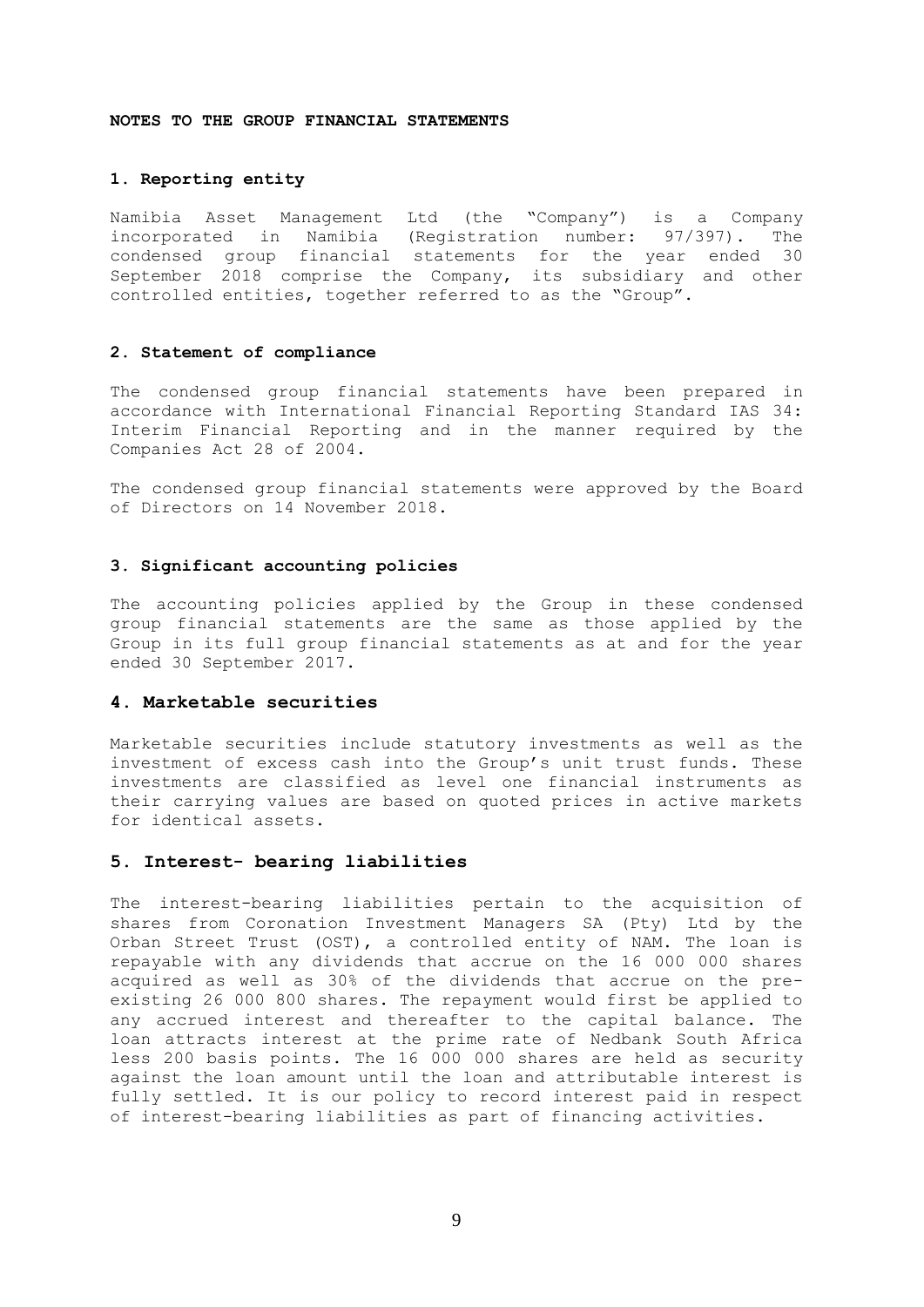#### **6. Correction of prior year error**

As previously reported in our March 2018 interim results we detected that during the 2017 financial year the Company incorrectly recorded a consolidation journal entry pertaining to the intercompany dividends paid by NAM to OST. In terms of the loan agreement between OST and Coronation the dividends accruing on certain OST shares are used to repay the Coronation loan (see note 5). The first repayment towards the loan was made from the 2016 NAM dividends received by the Trust, however these dividends were not consolidated out at a group level and therefore resulted in a misstatement of the below listed account balances as at 30 September 2017.

The error has been corrected by restating each of the impacted financial statement line items and the tables below summarise the impact of the restatement on the Group's consolidated financial statements:

|             |                                                                         | As previously<br>reported |                  | Adjustments As restated |             |                        |              |  |
|-------------|-------------------------------------------------------------------------|---------------------------|------------------|-------------------------|-------------|------------------------|--------------|--|
| $\pm$ )     | Condensed statement of financial<br>position as at 30 September 2017    |                           |                  |                         |             |                        |              |  |
|             | Marketable securities                                                   |                           | 3 663 339        |                         | 2 054 682   |                        | 5 718 021    |  |
|             | Retained earnings                                                       |                           | 25 796 793       |                         | 2 054 682   |                        | 27 851 475   |  |
|             |                                                                         |                           |                  |                         |             |                        |              |  |
| $\pm \pm$ ) | Condensed statement of cash flows<br>for the year-end 30 September 2017 |                           |                  |                         |             |                        |              |  |
|             | Cash flows from operating<br>activities                                 |                           |                  |                         |             |                        |              |  |
|             | Dividends paid                                                          |                           | $(14\;876\;281)$ |                         |             | 2 054 682 (12 821 599) |              |  |
|             | Cash flows from investing<br>activities                                 |                           |                  |                         |             |                        |              |  |
|             | Marketable securities<br>Disinvestments                                 |                           | 3 836 842        |                         | (2 054 682) |                        | 1 782 160    |  |
|             |                                                                         |                           |                  |                         |             |                        |              |  |
| iii)        | Condensed statement of changes in<br>equity as at 30 September 2017     |                           |                  |                         |             |                        |              |  |
|             | Dividend paid to equity holders                                         |                           | $(14\ 625\ 430)$ |                         | 2 054 682   |                        | (12 570 748) |  |
|             | Retained earnings                                                       |                           | 25 796 793       |                         | 2 054 682   |                        | 27 851 475   |  |